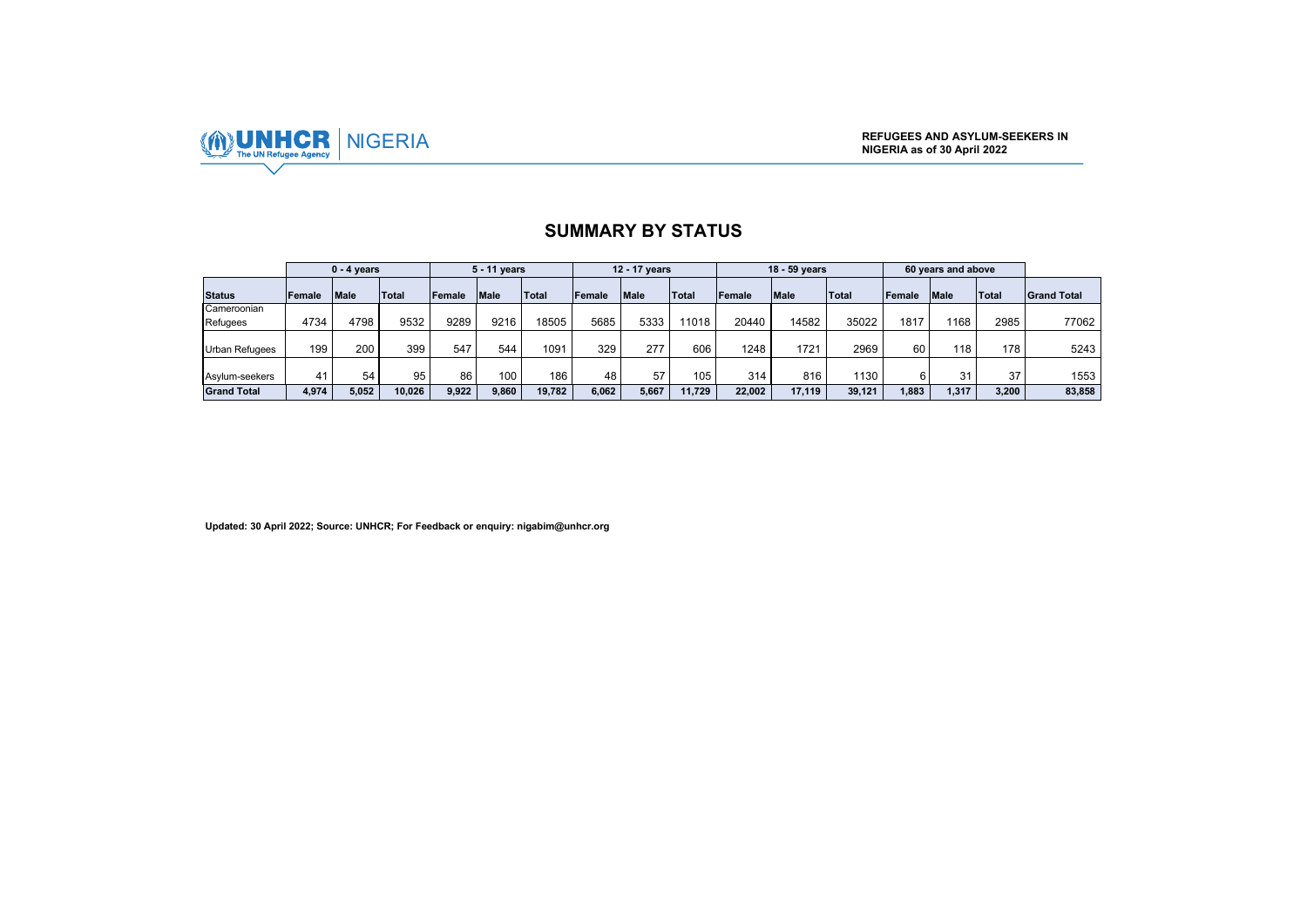

# NIGERIA **REFUGEES AND ASYLUM-SEEKERS IN NIGERIA as of 30 April 2022**

## **AGE AND GENDER BREAKDOWN OF REFUGEES AND ASYLUM-SEEKERS IN NIGERIA BY COUNTRY OF ORIGIN**

|                             |                |                  | $0 - 4$ years  |              |                    | 5 - 11 years   |                |                | 12 - 17 years  |                |                | 18 - 59 years  |                |                    | 60 years and above |                   |                          |
|-----------------------------|----------------|------------------|----------------|--------------|--------------------|----------------|----------------|----------------|----------------|----------------|----------------|----------------|----------------|--------------------|--------------------|-------------------|--------------------------|
| <b>Country of</b><br>Origin | <b>Status</b>  | Female           | <b>Male</b>    | <b>Total</b> | <b>Female Male</b> |                | <b>Total</b>   | <b>Female</b>  | <b>Male</b>    | <b>Total</b>   | Female         | Male           | <b>Total</b>   | <b>Female Male</b> |                    | <b>Total</b>      | Grand<br>Total           |
|                             | Refugees       |                  |                |              |                    |                |                |                |                |                |                | 5              | 5              |                    |                    |                   | $\sqrt{5}$               |
| Afghanistan                 | Total          |                  |                |              |                    |                |                |                |                |                |                | 5              | 5              |                    |                    |                   | 5                        |
|                             | Refugees       |                  |                |              |                    |                |                |                |                |                |                |                |                |                    |                    |                   |                          |
| Algeria                     | Total          |                  |                |              |                    |                |                |                |                |                |                |                |                |                    |                    |                   | $\mathbf{1}$             |
|                             | Asylum-seekers |                  |                |              |                    |                |                |                |                |                |                |                |                |                    |                    |                   | $\overline{1}$           |
| Argentina                   | Total          |                  |                |              |                    |                |                |                |                |                |                |                |                |                    |                    |                   |                          |
|                             | Asylum-seekers |                  |                |              |                    |                |                |                |                |                |                | $\overline{2}$ | $\overline{2}$ |                    |                    |                   | $\boldsymbol{2}$         |
|                             | Refugees       |                  |                |              |                    |                | $\overline{2}$ |                |                |                | $\overline{2}$ |                | $\overline{2}$ |                    |                    |                   | $\overline{4}$           |
| Benin                       | Total          |                  |                |              |                    |                | $\overline{2}$ |                |                |                | $\overline{2}$ | 2              | 4              |                    |                    |                   | $6\phantom{.}$           |
|                             | Asylum-seekers | 4                | 11             | 15           | 20                 | 18             | 38             | $\overline{7}$ | 10             | 17             | 64             | 127            | 191            | $\overline{2}$     | $6\phantom{1}$     | 8                 | 269                      |
|                             | Refugees       | 4,751            | 4,815          | 9,566        |                    | 9,333 9,258    | 18,591         | 5,711          |                | 5,356 11,067   | 20,665         | 14,969         | 35,634         |                    |                    |                   | 1,830 1,190 3,020 77,878 |
| Cameroon                    | Total          | 4,755            | 4,826          | 9,581        |                    | 9,353 9,276    | 18,629         | 5,718          | 5,366          | 11,084         |                | 20,729 15,096  | 35,825         |                    |                    | 1,832 1,196 3,028 | 78,147                   |
|                             | Asylum-seekers | 11               | 16             | 27           | 18                 | 30             | 48             | 15             | 18             | 33             | 69             | 61             | 130            |                    |                    |                   | 239                      |
| Central African Refugees    |                | 28               | 38             | 66           | 91                 | 88             | 179            | 73             | 73             | 146            | 290            | 190            | 480            | 23                 | 5                  | 28                | 899                      |
| Republic                    | Total          | 39               | 54             | 93           | 109                | 118            | 227            | 88             | 91             | 179            | 359            | 251            | 610            | 23                 | 6                  | 29                | 1,138                    |
|                             | Asylum-seekers |                  |                |              |                    |                |                |                |                |                | $\overline{2}$ | 7              | 9              |                    | 3                  | 3                 | 13                       |
|                             | Refugees       |                  |                |              | 6                  | 8              | 14             | 6 <sup>1</sup> | 4              | 10             | 25             | 34             | 59             |                    |                    |                   | 88                       |
| Chad                        | Total          |                  |                |              | $6\phantom{1}6$    | 9              | 15             | 6 <sup>1</sup> | Δ              | 10             | 27             | 41             | 68             |                    | 7                  |                   | 101                      |
|                             | Asylum-seekers |                  |                |              |                    |                |                |                |                |                |                | 3              | 3              |                    |                    |                   | $\overline{4}$           |
| Congo,                      | Refugees       |                  |                |              |                    |                |                |                |                |                |                |                | $\overline{2}$ |                    |                    |                   | $\overline{\mathbf{4}}$  |
| Republic of the Total       |                |                  |                |              |                    |                |                |                | $\overline{2}$ | $\overline{2}$ |                | 4              | 5              |                    |                    |                   | $\bf 8$                  |
|                             | Asylum-seekers |                  |                |              |                    | $\overline{2}$ | $\overline{2}$ |                |                |                |                | $\overline{2}$ | 3              |                    |                    |                   | $\overline{7}$           |
|                             | Refugees       | 6                | $\overline{2}$ | 8            | 8                  | 10             | 18             | 5 <sup>1</sup> | 6              | 11             | 29             | 69             | 98             |                    | $\overline{2}$     | $\overline{2}$    | 137                      |
| Côte d'Ivoire               | Total          | $6 \overline{6}$ | 3              | 9            | 8                  | 12             | 20             | 5 <sup>1</sup> | 6              | 11             | 30             | 71             | 101            |                    | 3                  | 3                 | 144                      |
| Democratic                  | Asylum-seekers |                  | $\overline{2}$ | 3            | 13                 | 8              | 21             | 6 <sup>1</sup> | $\overline{7}$ | 13             | 32             | 45             | 77             | 1                  | $\overline{2}$     | $\overline{3}$    | 117                      |
| Republic of the Refugees    |                |                  | 20             | 27           | 42                 | 51             | 93             | 42             | 41             | 83             | 186            | 248            | 434            |                    | 25                 | 26                | 663                      |
| Congo                       | Total          | 8                | 22             | 30           | 55                 | 59             | 114            | 48             | 48             | 96             | 218            | 293            | 511            | $\overline{2}$     | 27                 | 29                | 780                      |
|                             | Asylum-seekers |                  |                |              |                    |                |                |                |                |                |                | 14             | 14             |                    |                    |                   | 14                       |
| Egypt                       | Total          |                  |                |              |                    |                |                |                |                |                |                | 14             | 14             |                    |                    |                   | 14                       |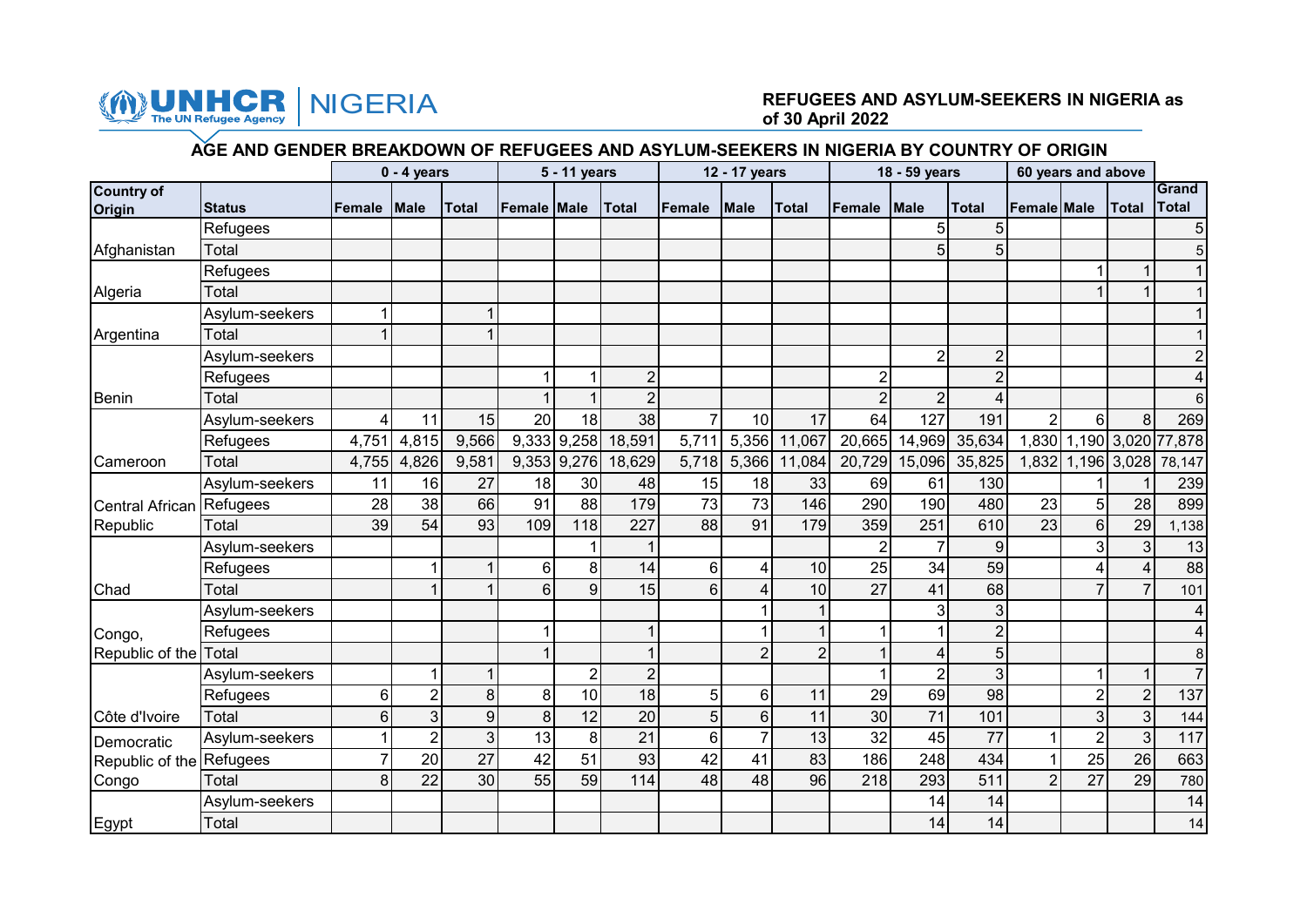|                   |                |        | $0 - 4$ years  |                |                | 5 - 11 years   |                |                | 12 - 17 years  |                |                  | 18 - 59 years  |                  | 60 years and above |                |                          |                 |
|-------------------|----------------|--------|----------------|----------------|----------------|----------------|----------------|----------------|----------------|----------------|------------------|----------------|------------------|--------------------|----------------|--------------------------|-----------------|
| <b>Country of</b> |                |        |                |                |                |                |                |                |                |                |                  |                |                  |                    |                |                          | Grand           |
| Origin            | <b>Status</b>  | Female | Male           | <b>Total</b>   | Female Male    |                | <b>Total</b>   | Female         | <b>Male</b>    | <b>Total</b>   | Female           | <b>Male</b>    | <b>Total</b>     | <b>Female</b> Male |                | <b>Total</b>             | Total           |
|                   | Asylum-seekers |        |                |                |                |                |                |                |                |                |                  |                |                  |                    |                |                          | $\vert$ 1       |
| Equatorial        | Refugees       |        |                |                |                |                |                |                |                |                | $\mathbf 1$      |                |                  | 1                  |                | $\overline{\phantom{a}}$ | $\overline{2}$  |
| Guinea            | Total          |        |                |                |                |                |                |                |                |                | $\mathbf{1}$     |                | $\overline{2}$   | $\overline{1}$     |                |                          | $\mathbf{3}$    |
|                   | Asylum-seekers |        | $\overline{2}$ | 3 <sup>1</sup> |                |                | 1              |                |                |                | $\overline{2}$   | 4              | 6                |                    |                |                          | 10              |
|                   | Refugees       | 2      | $\overline{3}$ | 5 <sup>1</sup> | 3              |                | 10             | í              |                | 1              | $\overline{7}$   | 17             | 24               |                    |                |                          | 40              |
| Eritrea           | Total          | 3      | 5              | $\mathbf{8}$   | $\overline{3}$ | 8              | 11             | $\overline{1}$ |                | 1              | 9                | 21             | 30               |                    |                |                          | 50              |
|                   | Asylum-seekers |        |                |                |                |                |                |                |                |                | 1                |                |                  |                    |                |                          | $\vert$ 1       |
|                   | Refugees       |        |                |                | $\overline{2}$ |                | $\overline{2}$ |                |                |                | $\overline{2}$   | 3              | 5                | 1                  |                | $\overline{2}$           | 9               |
| Ethiopia          | Total          |        |                |                | $\overline{2}$ |                | $\overline{2}$ |                |                |                | 3                | $\overline{3}$ | $6 \overline{6}$ | 1                  |                | $\overline{2}$           | 10              |
|                   | Refugees       |        |                |                |                |                |                |                |                |                |                  |                |                  |                    |                |                          | $\vert$         |
| Georgia           | Total          |        |                |                |                |                |                |                |                |                |                  |                |                  |                    |                |                          | 1               |
|                   | Asylum-seekers |        |                |                | 1              |                | 1              |                |                | 1              | $\boldsymbol{2}$ |                | $\overline{2}$   |                    |                |                          | $\vert 4 \vert$ |
|                   | Refugees       |        | 1              |                |                |                |                |                |                |                | $\overline{2}$   |                | $\overline{2}$   |                    |                |                          | $\vert 4 \vert$ |
| Ghana             | Total          |        |                |                | $\mathbf{1}$   |                | 1              |                |                | 1              | 4                |                | 4                |                    | $\overline{1}$ | $\overline{\phantom{a}}$ | $\bf{8}$        |
|                   | Asylum-seekers |        |                |                |                |                |                |                |                | 1              | $\mathbf 1$      |                | $\overline{2}$   |                    |                |                          | $\mathbf{3}$    |
|                   | Refugees       |        |                |                |                |                |                |                |                | $\overline{2}$ | 6                | 8              | 14               |                    | $\overline{2}$ | $\overline{2}$           | 18              |
| Guinea            | Total          |        |                |                |                |                |                |                | $\overline{2}$ | $\mathfrak{S}$ | $\overline{7}$   | $\overline{9}$ | 16               |                    | $\overline{2}$ | $\overline{2}$           | 21              |
|                   | Refugees       |        |                |                |                |                |                |                |                |                | $\overline{2}$   | 3              | 5                |                    |                |                          | $5\overline{)}$ |
| Guinea-Bissau     | Total          |        |                |                |                |                |                |                |                |                | $\overline{2}$   | $\overline{3}$ | 5                |                    |                |                          | $5\overline{)}$ |
|                   | Asylum-seekers |        |                |                |                |                |                |                |                |                |                  |                |                  |                    |                |                          | 1               |
| Indonesia         | Total          |        |                |                |                |                |                |                |                |                |                  |                |                  |                    |                |                          | $\vert$ 1       |
| Iran, Islamic     | Refugees       |        |                |                |                |                |                |                |                |                |                  |                | $\overline{2}$   |                    |                |                          | $\mathbf{3}$    |
| Republic of       | Total          |        |                |                |                |                |                |                |                |                |                  |                | $\overline{2}$   |                    |                |                          | $\mathbf{3}$    |
|                   | Refugees       |        |                |                |                |                |                |                |                |                |                  | $\overline{2}$ | $\overline{2}$   |                    |                |                          | $\mathbf{2}$    |
| Iraq              | Total          |        |                |                |                |                |                |                |                |                |                  | $\overline{2}$ | $\overline{2}$   |                    |                |                          | $\mathbf{2}$    |
|                   | Refugees       |        |                |                |                |                |                |                |                |                | 1                |                |                  | 1                  |                |                          | $\overline{2}$  |
| Kyrgyzstan        | Total          |        |                |                |                |                |                |                |                |                |                  |                |                  |                    |                |                          | $\overline{c}$  |
|                   | Asylum-seekers |        |                |                | $\overline{c}$ |                | $\overline{2}$ | 1              |                | 1              | 10               | 22             | 32               |                    | 3              | 3                        | 38              |
|                   | Refugees       |        | 1              |                | $\mathbf 1$    | $\overline{2}$ | 3              |                |                |                | 3                | 6              | 9                |                    |                |                          | 13              |
| Lebanon           | Total          |        |                |                | $\mathbf{3}$   | $\overline{2}$ | 5              |                |                | 1              | 13               | 28             | 41               |                    | 3              | 3                        | 51              |
|                   | Asylum-seekers |        |                |                |                |                |                |                |                |                |                  | 1              |                  |                    |                |                          | 1               |
|                   | Refugees       |        |                |                |                |                |                | 1              |                | 1              | 4                | 4              | 8                |                    |                |                          | 11              |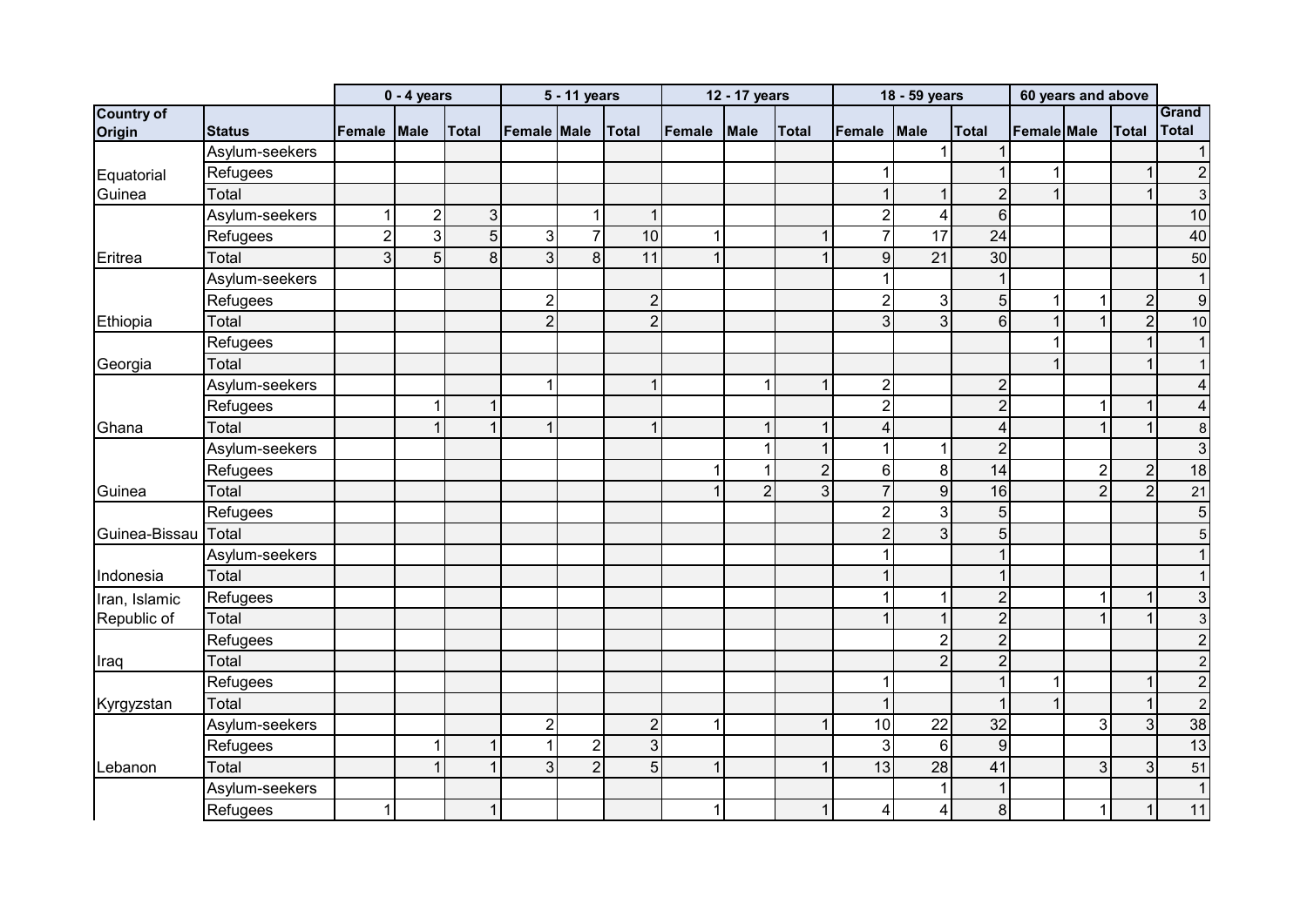|                    |                |                | $0 - 4$ years  |                |                | 5 - 11 years   |                |                 | 12 - 17 years  |                  |                | 18 - 59 years  |                | 60 years and above |                |                 |                  |
|--------------------|----------------|----------------|----------------|----------------|----------------|----------------|----------------|-----------------|----------------|------------------|----------------|----------------|----------------|--------------------|----------------|-----------------|------------------|
| <b>Country of</b>  |                |                |                |                |                |                |                |                 |                |                  |                |                |                |                    |                |                 | Grand            |
| Origin             | <b>Status</b>  | Female         | <b>Male</b>    | <b>Total</b>   | Female Male    |                | <b>Total</b>   | <b>Female</b>   | <b>Male</b>    | <b>Total</b>     | Female         | Male           | <b>Total</b>   | Female Male        |                | <b>Total</b>    | <b>Total</b>     |
| Liberia            | Total          |                |                |                |                |                |                |                 |                |                  | 4              | 5              | 9              |                    |                |                 | 12               |
|                    | Asylum-seekers |                |                |                |                |                |                |                 |                |                  |                | 3              | 3              |                    |                |                 | $\mathbf{3}$     |
|                    | Refugees       |                |                |                |                |                | 1              |                 |                |                  |                | $\overline{2}$ | $\overline{2}$ |                    |                |                 | $\mathbf{3}$     |
| Libya              | Total          |                |                |                |                |                |                |                 |                |                  |                | 5              | 5              |                    |                |                 | $6 \,$           |
|                    | Asylum-seekers | $\overline{2}$ |                | 3 <sup>1</sup> | $\overline{2}$ |                | $\overline{2}$ |                 | 3              | $\overline{4}$   | 6              | 12             | 18             |                    | $\overline{2}$ | $\overline{2}$  | 29               |
|                    | Refugees       | 5              | 1              | 6 <sup>1</sup> | 8              | 8              | 16             | $6\phantom{1}6$ | $\overline{7}$ | 13               | 24             | 82             | 106            | 1                  | 8              | 9               | 150              |
| Mali               | Total          |                | $\overline{2}$ | 9              | 10             | 8              | 18             | $\overline{7}$  | 10             | 17               | 30             | 94             | 124            | $\mathbf{1}$       | 10             | 11              | 179              |
|                    | Refugees       |                |                |                |                |                |                |                 |                |                  |                |                |                |                    |                |                 | 1                |
| Morocco            | Total          |                |                |                |                |                |                |                 |                |                  |                |                |                |                    |                |                 | 1                |
|                    | Refugees       | 105            | 90             | 195            | 284            | 258            | 542            | 141             | 103            | 244              | 284            | 143            | 427            | 15                 | 16             | 31              | 1,439            |
| Niger              | Total          | 105            | 90             | 195            | 284            | 258            | 542            | 141             | 103            | 244              | 284            | 143            | 427            | $\overline{15}$    | 16             | $\overline{31}$ | 1,439            |
|                    | Asylum-seekers |                |                |                |                |                |                |                 |                |                  |                | $\overline{2}$ | $\overline{2}$ |                    |                |                 | $\mathbf{2}$     |
| Pakistan           | Total          |                |                |                |                |                |                |                 |                |                  |                | $\overline{2}$ | $\overline{2}$ |                    |                |                 | $\overline{2}$   |
|                    | Asylum-seekers |                | $\overline{2}$ | $\overline{2}$ |                | 1              | 1              | 1               |                | 1                | 3              | 9              | 12             | $\overline{2}$     | $\mathbf{3}$   | 5               | 21               |
|                    | Refugees       |                |                | 1              |                |                |                |                 |                |                  | 5              | 10             | 15             |                    | 5              | 5 <sup>1</sup>  | 21               |
| Palestine          | Total          |                | 3              | 3 <sup>1</sup> |                |                | 1              |                 |                |                  | 8              | 19             | 27             | $\boldsymbol{2}$   | 8              | 10              | 42               |
|                    | Refugees       |                |                |                |                |                |                |                 |                |                  |                |                |                |                    |                |                 | 1                |
| Rwanda             | Total          |                |                |                |                |                |                |                 |                |                  |                |                |                |                    |                |                 | 1                |
| Serbia (and        | Asylum-seekers |                |                |                |                |                |                |                 |                |                  |                |                |                |                    |                |                 | 1                |
| Kosovo)            | Total          |                |                |                |                |                |                |                 |                |                  |                |                |                |                    |                |                 | 1                |
|                    | Asylum-seekers |                |                |                |                |                |                |                 |                |                  |                |                | $\overline{2}$ |                    |                |                 | $\mathbf{2}$     |
|                    | Refugees       |                |                |                |                |                |                | ŕ               |                | 1                | 12             | 8              | 20             |                    | 1              |                 | 23               |
| Sierra Leone       | Total          |                |                |                |                |                |                |                 |                | 1                | 13             | 9              | 22             |                    |                |                 | 25               |
|                    | Refugees       |                |                |                |                |                |                |                 |                |                  |                | $\overline{2}$ | $\overline{2}$ |                    |                |                 | $\overline{c}$   |
| South Sudan        | Total          |                |                |                |                |                |                |                 |                |                  |                | $\overline{2}$ | $\overline{2}$ |                    |                |                 | $\mathbf{2}$     |
|                    | Refugees       |                |                |                |                |                |                |                 |                |                  |                | $\overline{2}$ | $\overline{2}$ |                    |                |                 | $\mathbf{2}$     |
| Sri Lanka          | Total          |                |                |                |                |                |                |                 |                |                  |                | $\overline{2}$ | $\overline{2}$ |                    |                |                 | $\mathbf{2}$     |
|                    | Asylum-seekers |                |                |                |                |                | 1              |                 |                |                  | 3              | 3 <sup>1</sup> | $6\phantom{1}$ |                    |                |                 | $\boldsymbol{8}$ |
|                    | Refugees       |                | 1              |                | $\overline{c}$ | 5              | $\overline{7}$ | $6\phantom{1}6$ | 3              | $\boldsymbol{9}$ | $\overline{7}$ | 26             | 33             |                    | $\overline{c}$ | $\overline{2}$  | 52               |
| Sudan              | Total          |                | 1              |                | $\overline{2}$ | $6\phantom{1}$ | 8              | $6\phantom{1}6$ | 3 <sup>1</sup> | $\boldsymbol{9}$ | 10             | 29             | 39             |                    | $\mathbf{3}$   | $\overline{3}$  | 60               |
|                    | Asylum-seekers | 13             | 11             | 24             | 13             | 16             | 29             | 8               | 3              | 11               | 62             | 431            | 493            | $\mathbf{1}$       | 8              | 9               | 566              |
| <b>Syrian Arab</b> | Refugees       | 15             | 9              | 24             | 18             | 22             | 40             | 4               | 5              | $\boldsymbol{9}$ | 50             | 369            | 419            | $\overline{2}$     | 15             | 17              | 509              |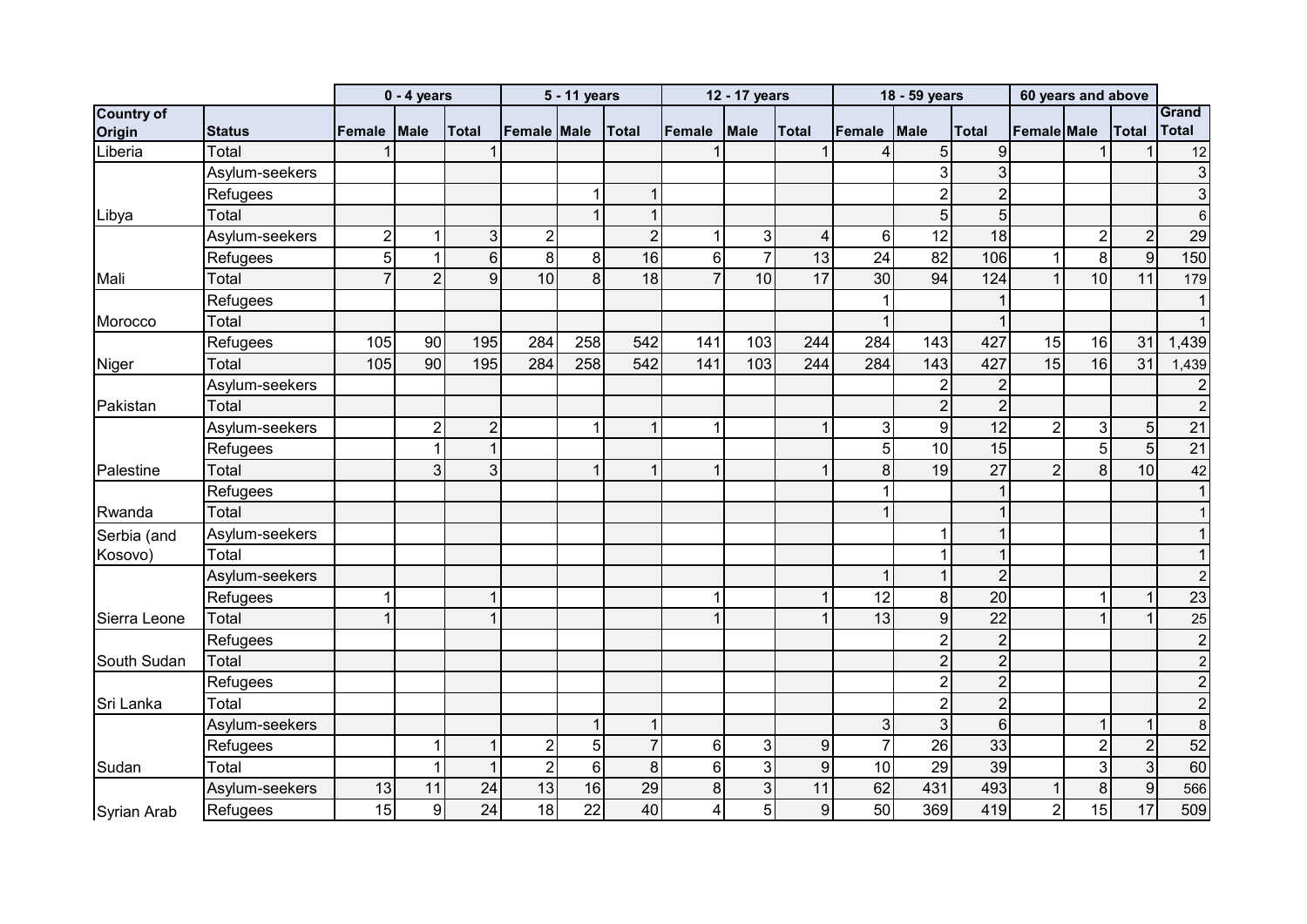|                             |                |        | $0 - 4$ years  |              |                | 5 - 11 years |                |                | 12 - 17 years |       |        | 18 - 59 years  |       |                    | 60 years and above |                |                |
|-----------------------------|----------------|--------|----------------|--------------|----------------|--------------|----------------|----------------|---------------|-------|--------|----------------|-------|--------------------|--------------------|----------------|----------------|
| <b>Country of</b><br>Origin | <b>Status</b>  | Female | <b>Male</b>    | <b>Total</b> | Female Male    |              | Total          | Female         | <b>Male</b>   | Total | Female | <b>Male</b>    | Total | <b>Female Male</b> |                    | Total          | Grand<br>Total |
| Republic                    | Total          | 28     | 20             | 48           | 31             | 38           | 69             | 12             | 8             | 20    | 112    | 800            | 912   | 31                 | 23                 | 26             | 1,075          |
|                             | Asylum-seekers |        |                |              | 2              |              | 2              |                |               |       | 5      | 4              | 9     |                    |                    |                | 11             |
|                             | Refugees       |        |                |              | $\overline{3}$ |              | 6 <sup>1</sup> |                | 3             | 4     | 6      |                | 13    |                    | 3 <sub>l</sub>     | 3 <sup>1</sup> | 27             |
| Togo                        | Total          |        |                |              | 5 <sub>l</sub> | $\Omega$     | 8              |                | 3             | 4     | 11     | 11             | 22    |                    | 3 <sub>l</sub>     | $\mathbf{3}$   | 38             |
|                             | Asylum-seekers |        |                |              |                |              |                |                |               |       |        |                |       |                    |                    |                | 11             |
| Tunisia                     | Total          |        |                |              |                |              |                |                |               |       |        |                |       |                    |                    |                | $\overline{1}$ |
|                             | Asylum-seekers | 8      | 8 <sup>1</sup> | 16           | 15             | 22           | 37             | 9 <sub>l</sub> | 13            | 22    | 47     | 56             | 103   |                    |                    |                | 179            |
|                             | Refugees       | 12     | 13             | 25           | 32             | 38           | 70             | 15             |               | 22    | 70     | 87             | 157   |                    | 3                  | 4              | 278            |
| Turkey                      | Total          | 20     | 21             | 41           | 47             | 60           | 107            | 24             | 20            | 44    | 117    | 143            | 260   |                    | 4                  | 51             | 457            |
|                             | Refugees       |        |                |              |                |              |                |                |               |       |        | 2              |       |                    |                    |                | 5 <sup>1</sup> |
| Turkmenistan                | Total          |        |                |              |                |              |                |                |               |       |        | 2              |       |                    |                    |                | 5 <sub>l</sub> |
|                             | Asylum-seekers |        |                |              |                |              |                |                |               |       |        |                |       |                    |                    |                | 1 <sup>1</sup> |
| <b>Ukraine</b>              | Total          |        |                |              |                |              |                |                |               |       |        |                |       |                    |                    |                |                |
|                             | Asylum-seekers |        |                |              |                |              |                |                |               |       |        | 3              |       |                    |                    |                |                |
|                             | Refugees       |        |                |              |                |              |                |                |               |       |        | 3              |       |                    |                    |                |                |
| Yemen                       | Total          |        |                |              |                |              |                |                |               |       |        | 6 <sub>l</sub> |       |                    |                    |                |                |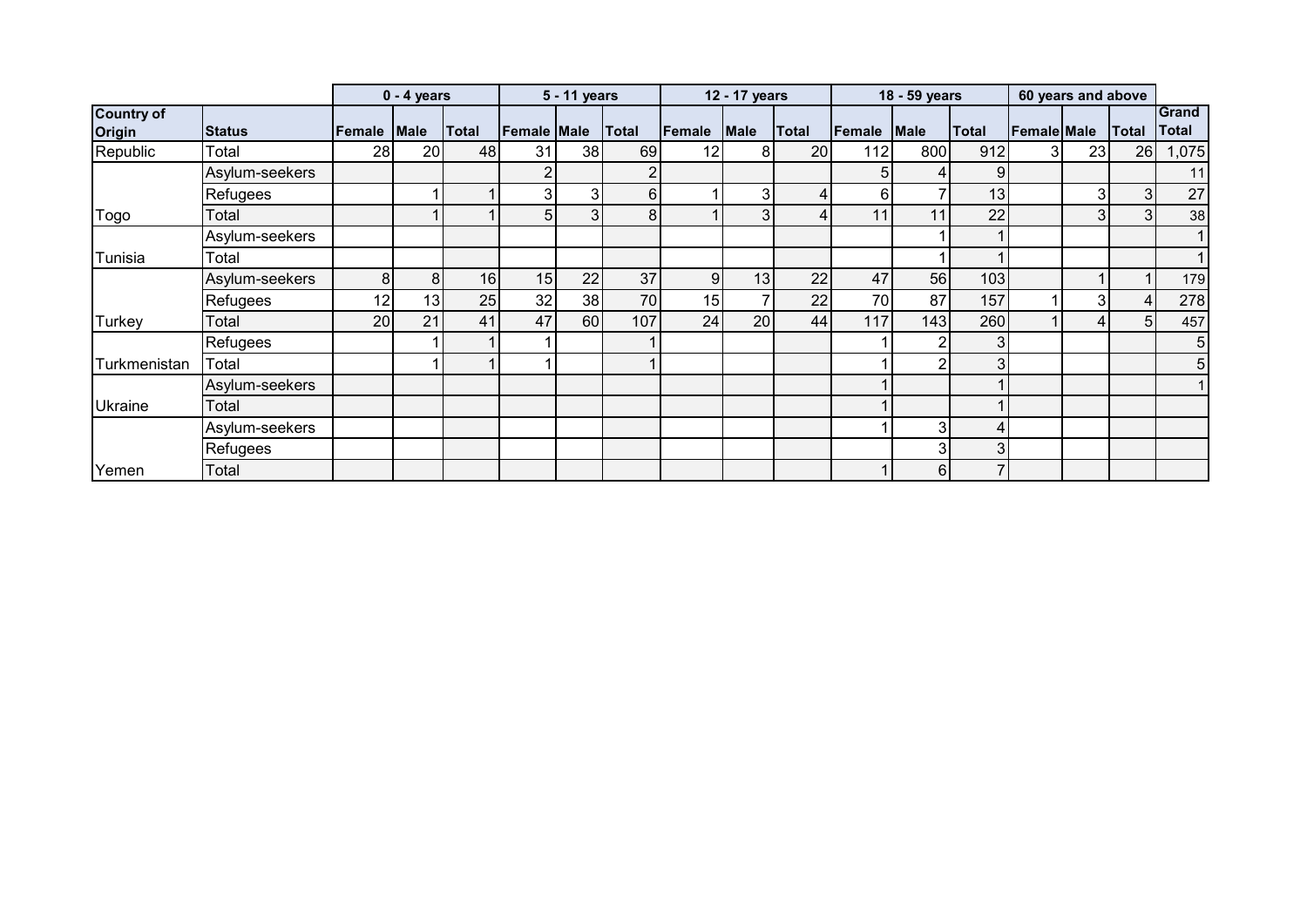

# **AGE AND GENDER BREAKDOWN OF URBAN REFUGEES AND ASYLUM-SEEKERS IN NIGERIA PER STATE**

|                    |                     |             | $0 - 4$ years |                |                | 5 - 11 years   |                |        | 12 - 17 years    |       |                | 18 - 59 years  |                | 60 years and above |                |                |                    |
|--------------------|---------------------|-------------|---------------|----------------|----------------|----------------|----------------|--------|------------------|-------|----------------|----------------|----------------|--------------------|----------------|----------------|--------------------|
| <b>State</b>       | <b>Legal Status</b> | Female Male |               | Total          | Female Male    |                | Total          | Female | Male             | Total | Female Male    |                | Total          | Female Male        |                | Total          | <b>Grand Total</b> |
| Abia               | Refugees            |             |               |                |                |                | $\overline{2}$ |        |                  |       | 2 <sub>1</sub> | 2              |                |                    |                |                |                    |
|                    | Total               |             |               |                | $\overline{2}$ |                | $\overline{2}$ |        | 1                |       | $\overline{2}$ | $\overline{2}$ |                |                    |                |                |                    |
|                    | Asylum-seekers      |             |               |                |                |                |                |        |                  |       |                | $\overline{2}$ | 3              |                    |                |                |                    |
| Adamawa            | Refugees            |             |               |                |                |                |                |        |                  |       |                |                |                |                    |                |                |                    |
|                    | Total               |             |               |                |                |                |                |        |                  |       | $\mathbf 1$    | 3              |                |                    |                |                |                    |
|                    | Asylum-seekers      |             |               |                |                |                |                |        |                  |       |                |                |                |                    |                |                |                    |
| Akwa Ibom Refugees |                     |             |               |                |                |                |                |        |                  |       |                |                |                |                    |                |                |                    |
|                    | Total               |             |               |                |                |                |                |        |                  |       |                | $\overline{2}$ | $\overline{2}$ |                    |                |                |                    |
|                    | Asylum-seekers      |             |               |                |                |                |                |        |                  |       |                | 3              | 3              |                    |                |                | 3                  |
| Anambra            | Refugees            |             |               |                |                |                |                |        |                  |       |                | 3              | 4              |                    | $\overline{2}$ | $\mathbf 2$    | 6                  |
|                    | Total               |             |               |                |                |                |                |        |                  |       |                | 6              | $\overline{7}$ |                    | $\overline{2}$ | $\overline{2}$ | 9                  |
|                    | Asylum-seekers      |             | 1             | $\overline{2}$ |                | 1              | 1              |        |                  |       | $\overline{2}$ | 4              | 6              |                    | 1              | 1              | 11                 |
| Bauchi             | Refugees            |             |               |                |                |                |                |        |                  |       |                |                |                |                    |                |                |                    |
|                    | Total               |             | 1             | $\overline{2}$ |                | $\mathbf{1}$   |                |        |                  |       | $\overline{2}$ | 4              | $6 \mid$       | 1                  |                | $\overline{2}$ | 12                 |
|                    | Asylum-seekers      |             |               |                |                |                |                |        |                  |       |                | 2              | $\overline{2}$ |                    |                |                | $\overline{c}$     |
| Bayelsa            | Refugees            |             |               |                |                |                |                |        |                  |       |                | 2              | $\overline{2}$ |                    |                |                | 3                  |
|                    | Total               |             |               |                |                |                |                |        |                  |       |                |                |                |                    |                | 1              | 5                  |
|                    | Asylum-seekers      |             |               |                |                |                |                |        |                  |       |                |                |                | 1                  |                |                | 2                  |
| Benue              | Refugees            |             |               |                |                |                |                | 3      | $\overline{1}$   | 4     | $\mathbf 1$    |                | $\overline{2}$ |                    |                |                |                    |
|                    | Total               |             |               |                |                |                |                | 3      |                  | 4     |                | $\overline{2}$ | 3              | 1                  |                |                | 9                  |
|                    | Asylum-seekers      |             |               |                |                | 1              |                |        |                  |       |                |                |                |                    | $\overline{2}$ | $\overline{2}$ | 10                 |
| <b>Borno</b>       | Refugees            | 105         | 90            | 195            | 283            | 257            | 540            | 141    | 103              | 244   | 283            | 151            | 434            | 15                 | 16             | 31             | 1,444              |
|                    | Total               | 105         | 90            | 195            | 283            | 258            | 541            | 141    | 103              | 244   | 283            | 158            | 441            | 15                 | 18             | 33             | 1,454              |
| Cross              | Asylum-seekers      |             |               | 4              |                | $\overline{2}$ | $\overline{2}$ |        |                  |       | $\mathbf 1$    | $\overline{2}$ | 3              |                    |                |                | 6                  |
| <b>River</b>       | Refugees            |             |               |                |                |                |                |        | $\boldsymbol{2}$ | 3     | 14             | 18             | 32             | 1                  | $\overline{2}$ | $\overline{3}$ | 39                 |
|                    | Total               |             | 1             | 1              |                | 3              | $\mathbf{3}$   |        | $\overline{2}$   | 3     | 15             | 20             | 35             |                    | $\overline{2}$ | 3 <sup>1</sup> | 45                 |
|                    | Asylum-seekers      |             |               |                |                |                |                |        |                  |       |                | 1              | $\mathbf 1$    |                    |                |                | 1                  |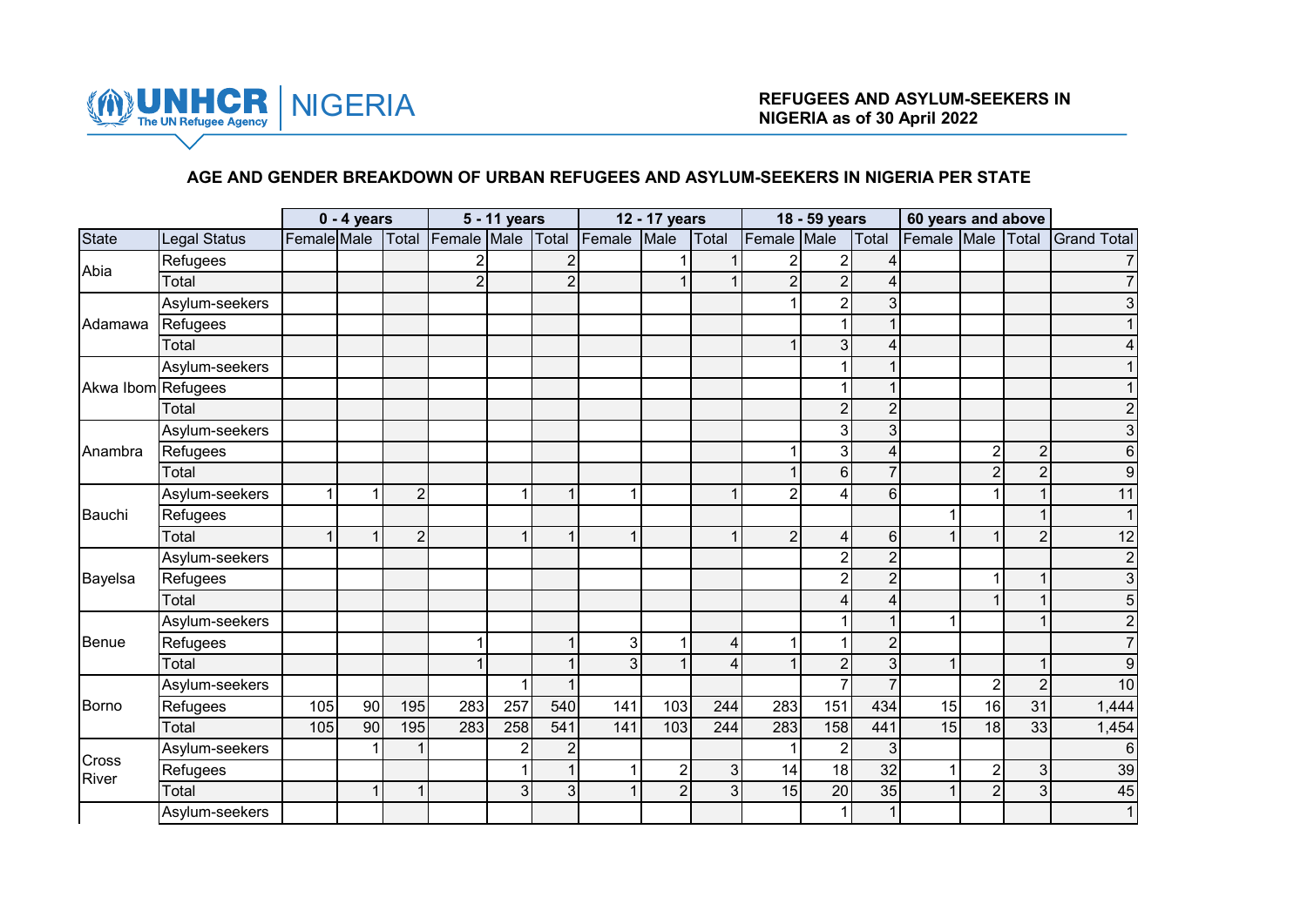|              |                     |                | $0 - 4$ years  |                |                  | 5 - 11 years    |                  |                | 12 - 17 years  |                |                         | 18 - 59 years           |                         | 60 years and above |                 |                  |                    |
|--------------|---------------------|----------------|----------------|----------------|------------------|-----------------|------------------|----------------|----------------|----------------|-------------------------|-------------------------|-------------------------|--------------------|-----------------|------------------|--------------------|
| <b>State</b> | <b>Legal Status</b> | Female Male    |                | Total          | Female Male      |                 | Total            | Female         | Male           | Total          | Female Male             |                         | Total                   | Female Male        |                 | Total            | <b>Grand Total</b> |
| Delta        | Refugees            |                |                |                |                  |                 |                  |                |                |                |                         | $\overline{2}$          | $\overline{2}$          |                    |                 |                  | 3                  |
|              | Total               |                |                |                |                  |                 |                  |                |                |                |                         | $\overline{3}$          | 3                       |                    |                 | 1                | 4                  |
|              | Asylum-seekers      |                |                |                |                  |                 |                  |                |                |                |                         | $\mathbf{1}$            | $\mathbf 1$             |                    |                 |                  |                    |
| Ebonyi       | Refugees            |                |                |                |                  |                 |                  |                |                |                |                         | $\overline{c}$          | $\overline{2}$          |                    |                 |                  |                    |
|              | Total               |                |                |                |                  |                 |                  |                |                |                |                         | 3                       | $\mathbf{3}$            |                    |                 |                  | 3                  |
|              | Asylum-seekers      |                | $\overline{c}$ | $\overline{2}$ | $\overline{c}$   | 4               | $6 \overline{6}$ | $\overline{2}$ |                | $\overline{2}$ | 8                       | 11                      | 19                      |                    | 1               | $\mathbf{1}$     | 30                 |
| Edo          | Refugees            |                | $\mathbf 1$    | $\overline{2}$ | $\mathbf{1}$     | 1               | $\overline{2}$   |                |                |                | $\overline{15}$         | 25                      | 40                      | $\overline{2}$     | 5               | $\overline{7}$   | $\overline{51}$    |
|              | Total               |                | 3              | $\overline{4}$ | $\mathbf{3}$     | 5               | 8                | $\overline{2}$ |                | $\overline{2}$ | 23                      | 36                      | 59                      | $\overline{2}$     | 6               | 8                | 81                 |
| Ekiti        | Asylum-seekers      |                |                |                |                  |                 |                  |                |                |                |                         | 1                       |                         |                    |                 |                  |                    |
|              | Total               |                |                |                |                  |                 |                  |                |                |                |                         | $\mathbf{1}$            |                         |                    |                 |                  |                    |
| Enugu        | Refugees            |                |                |                | $\overline{c}$   | 5 <sup>1</sup>  | 7                | $\overline{2}$ | 1              | $\overline{3}$ | 6                       | $\boldsymbol{9}$        | 15                      |                    |                 |                  | 25                 |
|              | Total               |                |                |                | $\overline{2}$   | $\overline{5}$  | $\overline{7}$   | $\overline{2}$ | $\overline{1}$ | $\overline{3}$ | $6\phantom{1}$          | $\overline{9}$          | 15                      |                    |                 |                  | $\overline{25}$    |
| Federal      | Asylum-seekers      | 4              | 6              | 10             | $\overline{10}$  | $\overline{14}$ | 24               | 6              | 9              | 15             | 66                      | 232                     | 298                     | 3                  | $6\phantom{1}6$ | $\boldsymbol{9}$ | 356                |
| Capital      | Refugees            | $\overline{2}$ | 8              | 10             | 22               | 26              | 48               | 13             | $\overline{7}$ | 20             | 88                      | 208                     | 296                     | $6\phantom{1}$     | 13              | 19               | 393                |
| Territory    | Total               | 6              | 14             | 20             | 32               | 40              | $\overline{72}$  | 19             | 16             | 35             | 154                     | 440                     | 594                     | $\overline{9}$     | 19              | $\overline{28}$  | 749                |
|              | Asylum-seekers      |                |                |                |                  |                 |                  |                |                |                |                         | $\overline{7}$          | $\overline{7}$          |                    |                 |                  | $\overline{7}$     |
| Imo          | Refugees            |                | 1              | $\overline{1}$ |                  |                 |                  |                |                |                | 3                       | 4                       | $\overline{7}$          |                    |                 |                  | 8                  |
|              | Total               |                |                | $\mathbf{1}$   |                  |                 |                  |                |                |                | $\mathfrak{S}$          | 11                      | 14                      |                    |                 |                  | 15                 |
| Jigawa       | Refugees            |                |                |                | $\boldsymbol{2}$ | 1               | 3                |                | $\overline{2}$ | 3 <sup>1</sup> | $\mathbf 1$             | $\sqrt{3}$              | $\overline{\mathbf{4}}$ |                    | 1               | 1                | 11                 |
|              | Total               |                |                |                | $\overline{2}$   | $\mathbf{1}$    | 3                |                | $\overline{2}$ | 3 <sup>1</sup> | $\mathbf{1}$            | $\overline{3}$          | $\overline{\mathbf{4}}$ |                    |                 | $\mathbf 1$      | 11                 |
|              | Asylum-seekers      | 3              | 1              | 4              |                  |                 |                  |                |                |                | $\overline{3}$          | $\overline{9}$          | 12                      |                    |                 |                  | 16                 |
| Kaduna       | Refugees            | $\overline{c}$ |                | $\overline{2}$ | $6 \,$           | $\overline{c}$  | 8                | $\overline{2}$ |                | $\overline{2}$ | 8                       | 17                      | 25                      |                    |                 |                  | 37                 |
|              | Total               | 5              |                | 6 <sup>1</sup> | $\,$ 6 $\,$      | $\overline{2}$  | 8                | $\overline{2}$ |                | $\overline{2}$ | 11                      | $\overline{26}$         | $\overline{37}$         |                    |                 |                  | 53                 |
|              | Asylum-seekers      | 5              | 5              | 10             | $\,6\,$          | $\overline{7}$  | $\overline{13}$  | $\overline{7}$ | $\, 8$         | 15             | $\overline{47}$         | 61                      | 108                     |                    | 3               | $\mathbf{3}$     | 149                |
| Kano         | Refugees            | 17             | 19             | 36             | 50               | 55              | 105              | 36             | 45             | 81             | 204                     | 134                     | 338                     | 24                 | 5               | 29               | 589                |
|              | Total               | 22             | 24             | 46             | $\overline{56}$  | 62              | 118              | 43             | 53             | 96             | 251                     | 195                     | 446                     | $\overline{24}$    | 8               | 32               | 738                |
|              | Asylum-seekers      |                |                | 1              |                  | 1               |                  |                |                | 1              | $\overline{2}$          | $\overline{\mathbf{c}}$ | $\overline{\mathbf{4}}$ |                    |                 |                  | $\overline{7}$     |
| Katsina      | Refugees            |                |                |                |                  |                 |                  |                | $\overline{2}$ | $\overline{2}$ | $\overline{2}$          | $\overline{2}$          | $\overline{4}$          |                    |                 |                  | 6                  |
|              | Total               |                |                | $\overline{1}$ |                  | 1               |                  |                | $\overline{2}$ | $\overline{3}$ | $\overline{\mathbf{4}}$ | 4                       | 8                       |                    |                 |                  | 13                 |
|              | Asylum-seekers      |                |                | 1              |                  |                 |                  |                |                |                | 1                       | $\mathbf{1}$            | $\overline{2}$          |                    |                 |                  | 3                  |
| Kogi         | Refugees            |                |                |                |                  |                 |                  |                |                |                |                         | 4                       | $\overline{\mathbf{4}}$ |                    |                 |                  | 4                  |
|              | Total               |                | $\mathbf{1}$   | $\mathbf{1}$   |                  |                 |                  |                |                |                | $\mathbf{1}$            | 5                       | $6\overline{6}$         |                    |                 |                  | $\overline{7}$     |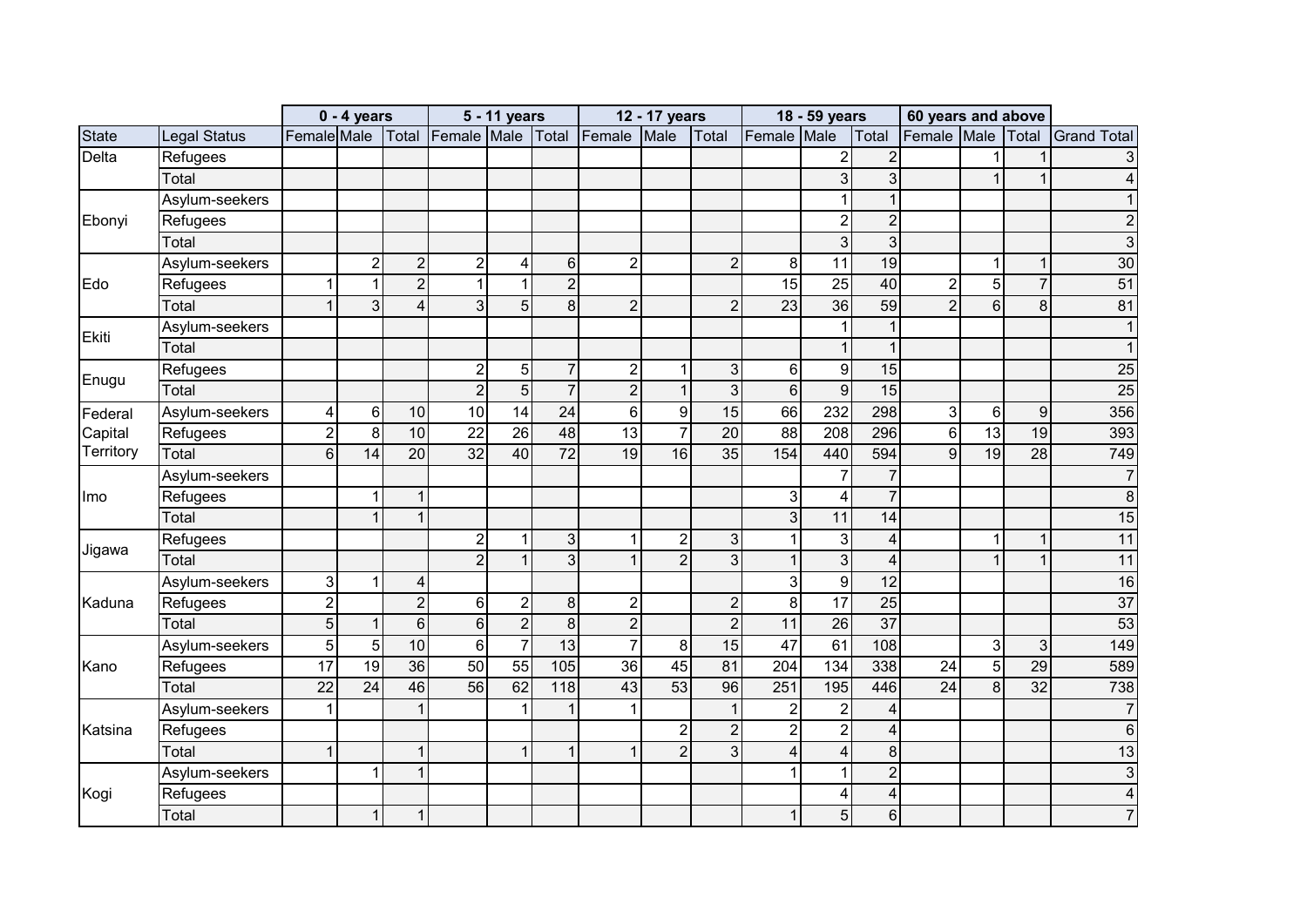|               |                     |                | $0 - 4$ years   |                |                   | 5 - 11 years    |                  |                  | 12 - 17 years   |                 |                         | 18 - 59 years    |                         | 60 years and above |                 |                |                    |
|---------------|---------------------|----------------|-----------------|----------------|-------------------|-----------------|------------------|------------------|-----------------|-----------------|-------------------------|------------------|-------------------------|--------------------|-----------------|----------------|--------------------|
| <b>State</b>  | <b>Legal Status</b> | Female Male    |                 |                | Total Female Male |                 | Total            | Female           | Male            | Total           | Female Male             |                  | Total                   | Female Male        |                 | Total          | <b>Grand Total</b> |
|               | Asylum-seekers      |                |                 |                |                   |                 |                  |                  |                 |                 |                         |                  | $\overline{2}$          |                    |                 |                | $\overline{c}$     |
| Kwara         | Refugees            |                |                 |                | $\boldsymbol{2}$  | 1               | 3                | 4                | 1               | 5 <sup>1</sup>  | 3                       | $\overline{9}$   | $\overline{12}$         |                    |                 |                | $\overline{20}$    |
|               | Total               |                |                 |                | $\overline{2}$    | $\mathbf{1}$    | $\mathbf{3}$     | $\boldsymbol{4}$ | $\overline{1}$  | 5 <sup>1</sup>  | $\overline{4}$          | 10               | 14                      |                    |                 |                | 22                 |
|               | Asylum-seekers      | $\overline{5}$ | 11              | 16             | 19                | 26              | 45               | 10               | 18              | 28              | 114                     | 380              | 494                     | $\mathbf 2$        | 17              | 19             | 602                |
| Lagos         | Refugees            | 19             | $\overline{27}$ | 46             | $\overline{72}$   | $\overline{72}$ | 144              | 67               | $\overline{71}$ | 138             | 441                     | 822              | ,263                    | $\overline{7}$     | $\overline{55}$ | 62             | 1,653              |
|               | Total               | 24             | 38              | 62             | 91                | 98              | 189              | 77               | 89              | 166             | 555                     | ,202<br>1        | 1,757                   | 9                  | 72              | 81             | 2,255              |
|               | Asylum-seekers      |                |                 |                |                   |                 |                  |                  |                 |                 | 1                       | $\overline{c}$   | 3                       |                    |                 |                | 3                  |
| Nasarawa      | Refugees            |                |                 | 1              |                   |                 |                  |                  |                 |                 | 3                       | 8                | $\overline{11}$         |                    |                 | 1              | 13                 |
|               | Total               | $\overline{1}$ |                 | $\mathbf{1}$   |                   |                 |                  |                  |                 |                 | $\overline{\mathbf{4}}$ | 10               | 14                      |                    | 4               | $\mathbf{1}$   | 16                 |
|               | Asylum-seekers      |                |                 |                |                   |                 |                  |                  |                 |                 |                         | 4                | $5\overline{)}$         |                    |                 |                | 5                  |
| Niger         | Refugees            | 1              |                 | 1              |                   |                 |                  |                  |                 |                 | 1                       |                  | $\mathbf 1$             |                    |                 |                | $\overline{c}$     |
|               | Total               | 1              |                 | $\mathbf{1}$   |                   |                 |                  |                  |                 |                 | $\overline{2}$          | 4                | $6\phantom{1}$          |                    |                 |                | $\overline{7}$     |
|               | Asylum-seekers      | $\overline{c}$ | $\overline{c}$  | $\overline{4}$ | $\overline{5}$    | 5               | 10               | 3                | 3               | 6 <sup>1</sup>  | 10                      | $\overline{9}$   | 19                      |                    |                 |                | 39                 |
| Ogun          | Refugees            |                | $\overline{3}$  | $\overline{4}$ | $\overline{7}$    | $6\phantom{1}$  | 13               | 8                | 8               | 16              | 52                      | 77               | 129                     |                    | 8               | 8              | 170                |
|               | Total               | 3              | 5               | 8 <sup>1</sup> | $\overline{12}$   | 11              | $\overline{23}$  | 11               | 11              | $\overline{22}$ | 62                      | 86               | 148                     |                    | 8               | 8              | 209                |
|               | Asylum-seekers      |                |                 |                |                   |                 |                  |                  |                 |                 |                         | 1                | $\overline{1}$          |                    |                 |                | $\mathbf{1}$       |
| Ondo          | Refugees            |                |                 |                |                   |                 |                  |                  |                 |                 | $\overline{2}$          | 1                | 3                       |                    |                 |                | 3                  |
|               | Total               |                |                 |                |                   |                 |                  |                  |                 |                 | $\overline{2}$          | $\overline{c}$   | 4                       |                    |                 |                | 4                  |
|               | Asylum-seekers      |                |                 |                |                   |                 |                  |                  |                 |                 | $\mathbf 1$             |                  |                         |                    |                 |                |                    |
| Osun          | Refugees            |                |                 |                | 1                 |                 |                  | $\overline{2}$   |                 | $\overline{2}$  | $\overline{\mathbf{4}}$ | 4                | $\, 8$                  |                    |                 |                | 11                 |
|               | Total               |                |                 |                | $\mathbf{1}$      |                 |                  | $\overline{2}$   |                 | $\overline{2}$  | $\overline{5}$          | $\overline{4}$   | $\overline{9}$          |                    |                 |                | $\overline{12}$    |
|               | Asylum-seekers      |                |                 |                | $\mathbf{1}$      |                 |                  |                  |                 |                 | 4                       | 12               | 16                      |                    |                 |                | 17                 |
| Oyo           | Refugees            | 3              | $\overline{c}$  | 5 <sup>1</sup> | $\mathbf{1}$      | 4               | 5                |                  | $\overline{2}$  | 3 <sup>1</sup>  | 11                      | 34               | 45                      |                    | 3               | 3              | 61                 |
|               | Total               | 3              | $\overline{2}$  | $\overline{5}$ | $\overline{2}$    | $\overline{4}$  | $6 \overline{6}$ |                  | $\overline{2}$  | $\overline{3}$  | 15                      | 46               | 61                      |                    | 3               | 3              | 78                 |
|               | Asylum-seekers      |                |                 |                |                   |                 |                  |                  |                 |                 |                         | $\overline{2}$   | $\overline{c}$          |                    |                 |                | $\overline{2}$     |
| Plateau       | Refugees            |                | $\overline{c}$  | $\mathbf{3}$   | $\mathbf{1}$      | 4               | 5                |                  |                 | $\mathbf{1}$    | $\,6\,$                 | 14               | $\overline{20}$         |                    | 4               | 1              | 30                 |
|               | Total               |                | $\overline{2}$  | 3 <sup>1</sup> | $\mathbf{1}$      | 4               | 5                |                  |                 | $\mathbf{1}$    | $6\phantom{1}$          | 16               | $\overline{22}$         |                    | 1               | 1              | 32                 |
|               | Asylum-seekers      |                |                 |                |                   |                 |                  |                  |                 |                 | $\mathbf{1}$            | $\overline{20}$  | $\overline{21}$         |                    |                 | 1              | 23                 |
| <b>Rivers</b> | Refugees            |                |                 |                | 1                 |                 |                  |                  | $\overline{2}$  | $\overline{2}$  | $\overline{1}$          | $\boldsymbol{9}$ | 10                      |                    |                 | $\mathbf 1$    | 14                 |
|               | Total               |                |                 |                | $\mathbf{1}$      | $\mathbf 1$     | $\overline{2}$   |                  | $\overline{2}$  | $\overline{2}$  | $\overline{2}$          | 29               | 31                      |                    | $\overline{2}$  | $\overline{2}$ | 37                 |
|               | Asylum-seekers      |                |                 |                |                   |                 |                  |                  |                 |                 |                         | 1                | $\mathbf{1}$            |                    |                 |                | $\mathbf{1}$       |
| Sokoto        | Refugees            |                |                 |                |                   |                 |                  |                  |                 |                 |                         | 4                | $\overline{\mathbf{4}}$ |                    |                 |                | 4                  |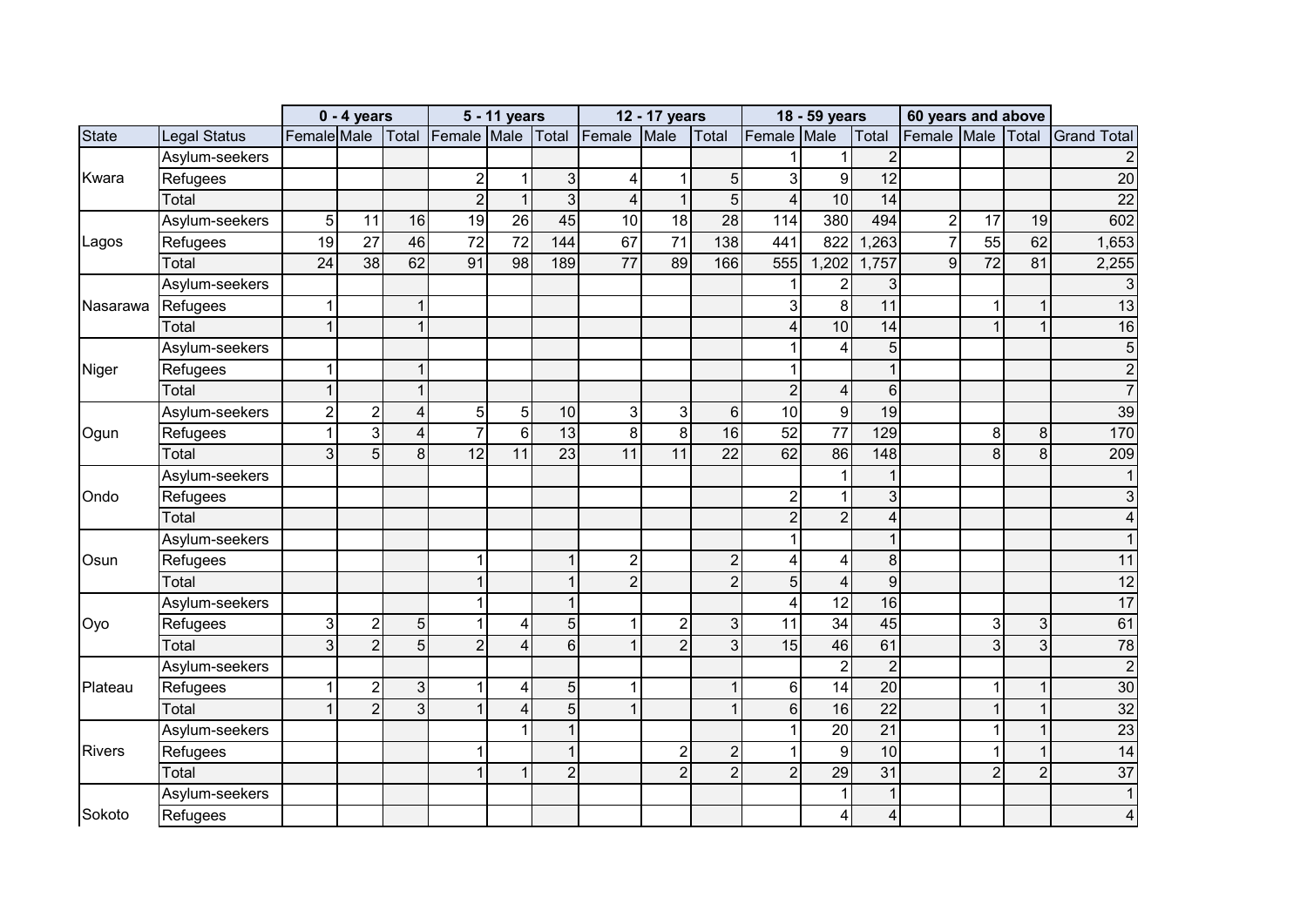|        |                        |                  | $0 - 4$ years   |       |                    | 5 - 11 years |       |        | 12 - 17 years |       |                    | 18 - 59 years   |             | 60 years and above |                 |     |                    |
|--------|------------------------|------------------|-----------------|-------|--------------------|--------------|-------|--------|---------------|-------|--------------------|-----------------|-------------|--------------------|-----------------|-----|--------------------|
| State  | Legal Status           | Female Male      |                 | Total | <b>Female Male</b> |              | Total | Female | Male          | Total | <b>Female</b> Male |                 | Total       | Female Male Total  |                 |     | <b>Grand Total</b> |
|        | Total                  |                  |                 |       |                    |              |       |        |               |       |                    |                 |             |                    |                 |     | $5\overline{)}$    |
| Taraba | Refugees               |                  |                 |       |                    |              |       |        |               |       |                    |                 |             |                    |                 |     |                    |
|        | Total                  |                  |                 |       |                    |              |       |        |               |       |                    |                 |             |                    |                 |     |                    |
|        | Asylum-seekers         |                  |                 |       |                    |              |       |        |               |       |                    | 10 <sup>1</sup> | 12          |                    |                 |     | 14                 |
| Yobe   | Refugees               |                  |                 |       |                    |              |       |        |               |       | 6                  |                 | 14          |                    |                 |     | 24                 |
|        | Total                  |                  |                 |       |                    | 51           |       |        |               |       | 8                  | 18 <sup>1</sup> | 26          |                    |                 |     | 38                 |
|        | <b>Total Refugees*</b> | 154 <sub>1</sub> | 155             | 309   | 457                | 439          | 896   | 282    | 248           | 530   | l,159              |                 | 1,585 2,744 | 56                 | 115             | 171 | 4,650              |
|        | Total Asylum-seekers*  | 21               | 30 <sup>1</sup> | 51    | 44                 | 63           | 107   | 30     | 38            | 68    | 266                |                 | 790 1,056   | 61                 | 31 <sup>1</sup> | 37  | 1,319              |
|        | <b>Grand Total*</b>    | 175              | 185             | 360   | 501                | 502          | 1,003 | 312    | 286           | 598   | ,425               |                 | 2,375 3,800 | 62                 | 146             | 208 | 5,969              |

**Note: Only Refugees and Asylum-seekers with updated address are shown in the table, addresses still undergoing cleaning. Updated: 30 April 2022; Source: UNHCR; For Feedback or enquiry: nigabim@unhcr.org**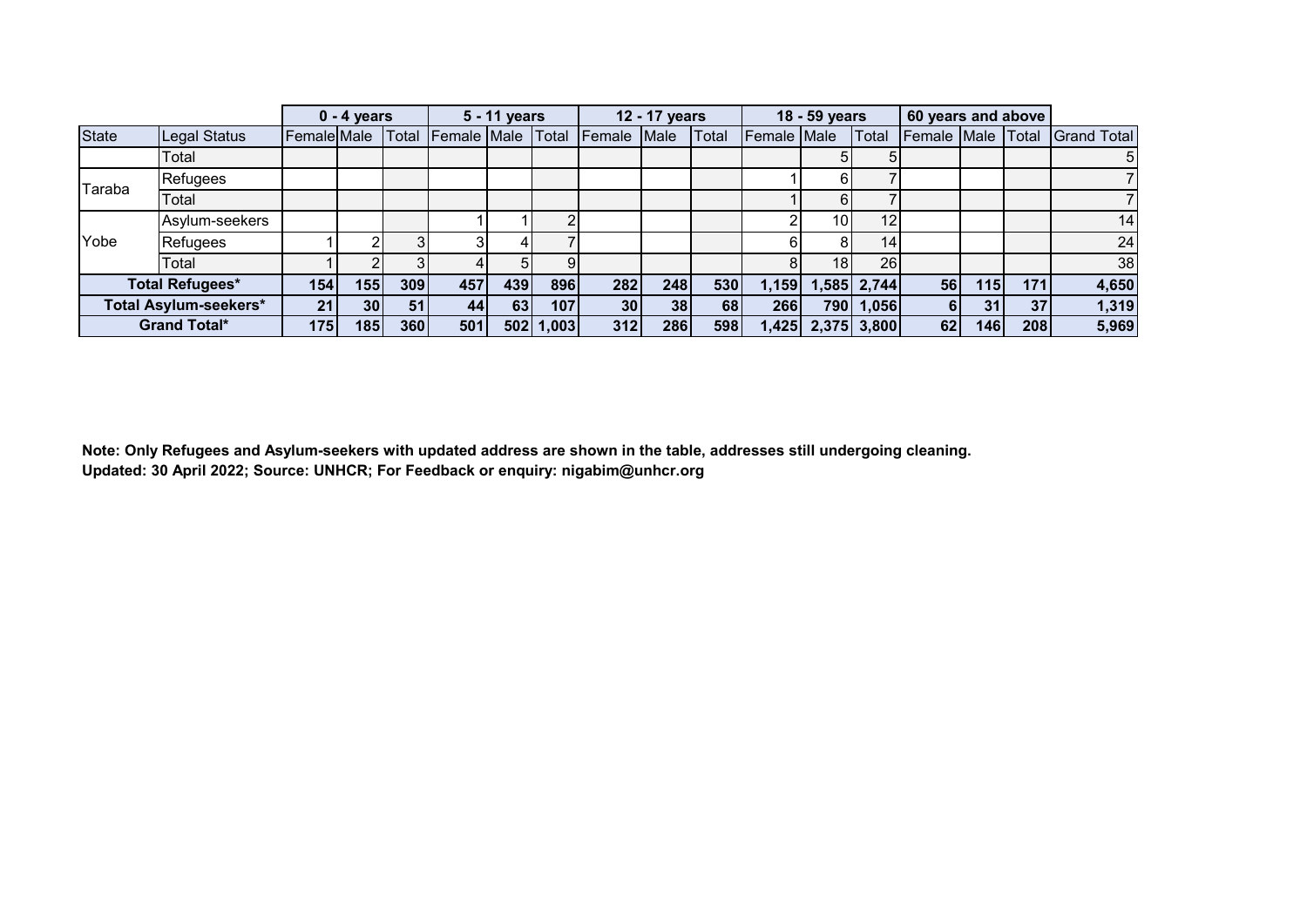

# NIGERIA **REFUGEES AND ASYLUM-SEEKERS IN NIGERIA as of 30 March 2022**

#### **AGE AND GENDER BREAKDOWN OF CAMEROONIAN REFUGEES IN NIGERIA**

|              |                   |               | $0 - 4$ years  |                 |                   | 5 - 11 years     |                 |                 | 12 - 17 years  |                |                 | 18 - 59 years   |                |                | 60 years and above |                |                    |
|--------------|-------------------|---------------|----------------|-----------------|-------------------|------------------|-----------------|-----------------|----------------|----------------|-----------------|-----------------|----------------|----------------|--------------------|----------------|--------------------|
| <b>State</b> | LGA               | Female        | Male           | Total           | Female            | Male             | Total           | Female          | Male           | Total          | Female          | Male            | Total          | Female         | <b>Male</b>        | <b>Total</b>   | <b>Grand Total</b> |
|              | Aba North         |               |                |                 |                   |                  |                 |                 |                |                |                 | $\overline{2}$  | $\overline{2}$ |                |                    |                | $\overline{2}$     |
|              | Isuikwuato        |               |                |                 |                   |                  |                 |                 |                |                |                 | $\mathfrak{p}$  | 3              |                |                    |                |                    |
| Abia         | Obi Ngwa          |               |                | $\overline{1}$  |                   |                  |                 |                 |                |                | $\overline{1}$  |                 |                |                |                    |                |                    |
|              | Umu-Nneochi       |               |                | $\overline{1}$  |                   |                  |                 |                 |                |                | $\overline{1}$  |                 | $\overline{2}$ |                |                    |                |                    |
|              | Total             |               | $\overline{2}$ | $\overline{c}$  |                   |                  |                 |                 |                |                | 3 <sup>1</sup>  | 5 <sup>5</sup>  | 8              |                |                    | $\mathbf{1}$   | 11                 |
|              | Abak              |               |                |                 |                   |                  |                 |                 |                |                |                 |                 |                |                |                    |                |                    |
|              | Eket              | 2             | 3              | 5               | $\sqrt{5}$        | 10               | 15              | 3               |                | $\overline{7}$ | 50              | 50              | 100            | $\overline{4}$ | 6                  | $10$           | 137                |
|              | Esit - Eket       | 15            | 13             | $\overline{28}$ | 20                | 25               | 45              | $\overline{23}$ | 16             | 39             | 165             | $\overline{75}$ | 240            | 24             | 14                 | 38             | 390                |
|              | Essien Udim       |               |                |                 |                   |                  |                 |                 |                |                | $\overline{2}$  |                 | 3              |                |                    |                | دى                 |
|              | Etim Ekpo         |               |                |                 | $\overline{1}$    | $\mathbf{3}$     | $\overline{4}$  | $\overline{1}$  |                | $\overline{1}$ | $\mathbf 2$     |                 | $\overline{2}$ |                |                    |                | $\overline{7}$     |
|              | Ibesikpo Asutan   |               |                |                 |                   |                  |                 |                 |                |                | $\overline{4}$  |                 | 8              |                |                    | $\mathbf{1}$   | 10                 |
|              | Ibiono Ibom       |               |                | $\mathbf{1}$    | $\overline{2}$    |                  | $\overline{2}$  |                 |                |                | 9               | 3               | 12             |                |                    |                | 15                 |
|              | Ikot Abasi        |               |                | $\overline{2}$  | $\overline{1}$    | $\overline{2}$   | 3               |                 |                | $\overline{2}$ | 5               |                 | 6              |                |                    | $\overline{2}$ | 15                 |
| Akwa Ibom    | Itu               |               |                | 11              | 14                | $6 \overline{6}$ | 20              | 11              | 5 <sub>l</sub> | 16             | 44              | $\overline{27}$ | 71             | $\overline{2}$ | 3                  | $\sqrt{5}$     | 123                |
|              | Mbo               |               | 3              | $\overline{4}$  | 5                 |                  | $6\phantom{1}6$ | $\overline{7}$  | $\overline{7}$ | 14             | 13              | $6 \,$          | 19             |                |                    |                | 43                 |
|              | <b>Mkpat Enin</b> |               | $\mathbf 2$    | $\overline{3}$  | $\overline{2}$    | $\overline{2}$   | $\overline{4}$  |                 | 3 <sup>1</sup> | $\overline{4}$ | $\overline{20}$ | 27              | 47             | 5              |                    | $6\phantom{1}$ | 64                 |
|              | Nsit Ubium        |               |                | $\overline{2}$  | $\overline{1}$    | 3                | $\overline{4}$  | $\overline{2}$  | $\overline{1}$ | $\mathbf{3}$   | 13              | $\overline{12}$ | 25             |                |                    | $\overline{4}$ | 38                 |
|              | Oron              | 16            | 21             | 37              | 38                | 47               | 85              | 28              | 39             | 67             | 175             | 129             | 304            | 5              |                    | 9              | 502                |
|              | Oruk Anam         |               |                |                 |                   |                  |                 |                 |                |                |                 | -1              |                |                |                    |                | $\overline{1}$     |
|              | Uruan             |               | $\overline{2}$ | $\overline{2}$  | $\overline{2}$    |                  | 3               |                 | 3              | $\overline{4}$ | 9               | 16              | 25             |                |                    | $\overline{1}$ | 35                 |
|              | Uyo               | 8             | 11             | 19              | 16                | 19               | 35              | 5               | 10             | 15             | 83              | 73              | 156            | 3              | 8                  | 11             | 236                |
|              | Total             | 52            | 63             | 115             | $\frac{107}{100}$ | 119              | 226             | 83              | 89             | 172            | 594             | 426             | 1,020          | 45             | 42                 | 87             | 1,620              |
|              | Awka North        |               |                | $\overline{1}$  | $\overline{1}$    |                  | $\overline{2}$  |                 |                |                |                 | $\overline{2}$  | $\overline{2}$ |                |                    |                | $\mathbf 5$        |
|              | Awka South        |               | $\overline{2}$ | 3               | $\overline{2}$    | $\overline{2}$   | $\overline{4}$  |                 | 1              | $\overline{1}$ |                 | $6 \,$          | $\overline{7}$ |                |                    |                | 16                 |
|              | Dunukofia         |               |                |                 |                   |                  |                 |                 |                | $\mathbf{1}$   | $\mathbf{1}$    |                 |                |                |                    |                | $\overline{c}$     |
|              | Ekwusigo          |               |                |                 | $\overline{1}$    |                  |                 |                 |                | $2 \mid$       | $\overline{2}$  | $\overline{2}$  | $\overline{4}$ |                |                    |                | $\overline{7}$     |
|              | Idemili North     |               |                |                 |                   |                  |                 |                 |                | $\overline{2}$ | $\mathbf{3}$    |                 |                |                |                    |                | 10                 |
|              | Idemili South     |               |                |                 |                   |                  |                 |                 |                |                |                 |                 |                |                |                    |                |                    |
|              | Ihiala            |               |                |                 |                   |                  |                 | $\overline{2}$  |                | $\overline{2}$ | $\overline{4}$  |                 | 11             |                |                    |                | 15                 |
| Anambra      | Njikoka           |               |                |                 |                   |                  |                 |                 |                |                |                 | $\overline{2}$  | $\overline{2}$ |                |                    |                | $\overline{c}$     |
|              | Nnewi North       |               |                |                 |                   |                  |                 |                 |                |                |                 |                 |                |                |                    |                |                    |
|              | Nnewi South       |               |                |                 |                   |                  |                 |                 |                |                |                 |                 |                |                |                    |                |                    |
|              | Onitsha North     |               |                |                 |                   |                  |                 |                 |                |                |                 | 3               | 3              |                | 2                  | $\overline{2}$ | 5                  |
|              | Onitsha South     |               |                |                 |                   |                  |                 |                 |                |                |                 | $\overline{2}$  | $\overline{2}$ |                |                    |                | $\overline{2}$     |
|              | Orumba North      |               |                |                 |                   |                  |                 |                 |                |                |                 |                 |                |                |                    |                |                    |
|              | Oyi               | $\mathcal{P}$ | 3              | 5               | 3                 | 5                | 8               |                 |                | 5              | 10              | 12              | 22             |                |                    |                | 40                 |
|              | Total             |               | $6\phantom{1}$ | 11              | 8                 | 8                | 16              | 5               | 8 <sup>1</sup> | 13             | 21              | 44              | 65             |                | 3                  | 3              | 108                |
|              | Gboko             |               |                |                 |                   |                  |                 |                 |                |                |                 |                 |                |                |                    |                |                    |
| Benue        | Kwande            | 1,017         | 1,020          | 2,037           | 1,739             | 1,791            | 3,530           | 941             | 887            | 1,828          | 2,852           | 1,453           | 4,305          | 172            | 102                | 274            | 11,974             |
|              | Makurdi           |               | $\overline{2}$ | $\overline{2}$  | $\overline{1}$    |                  | $\overline{2}$  |                 |                |                | $\mathbf 2$     | $\overline{2}$  | $\overline{4}$ |                |                    |                | $\,8\,$            |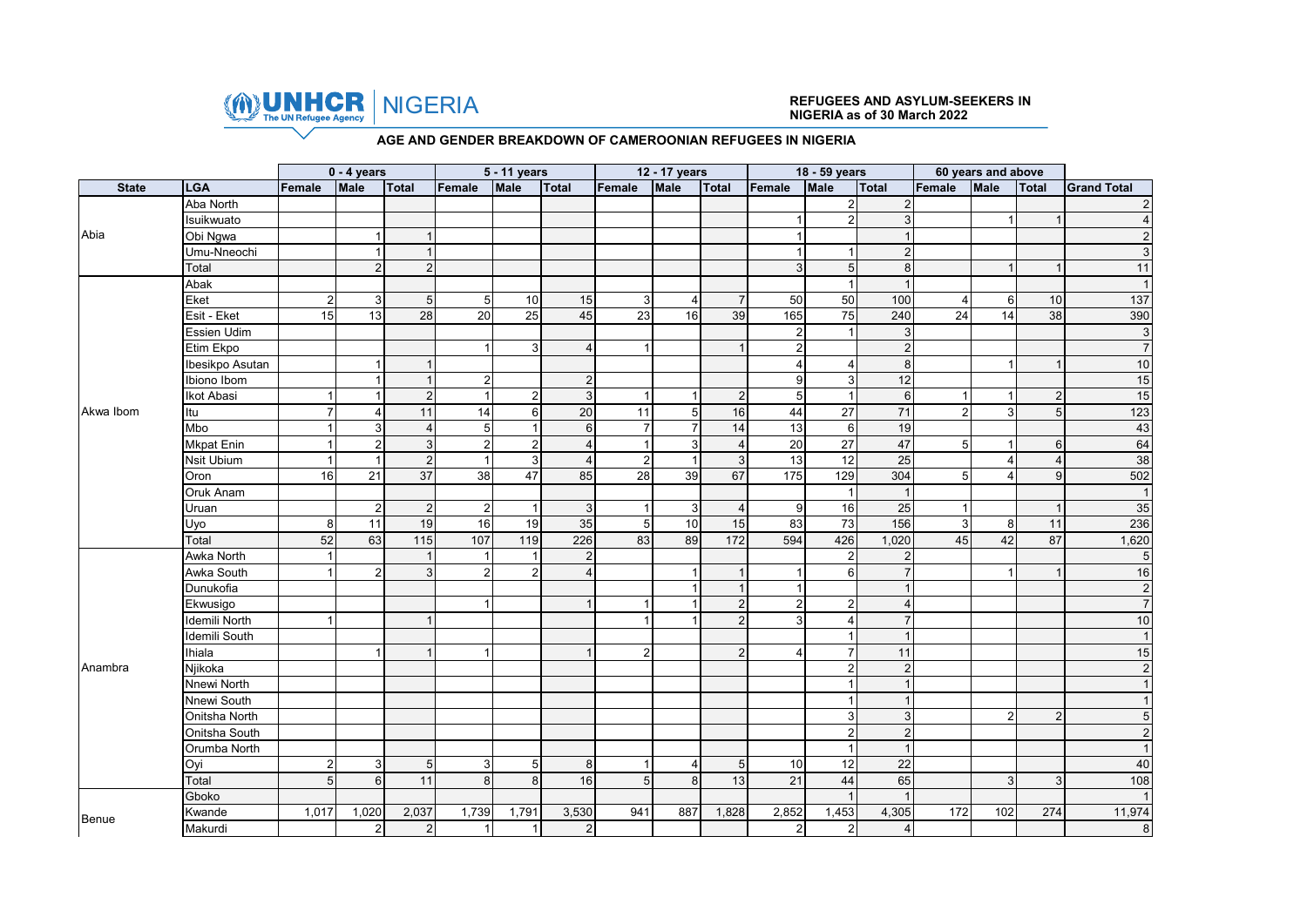|                        |                   |                 | $0 - 4$ years  |                |                         | 5 - 11 years    |                 |                | 12 - 17 years  |                |                | 18 - 59 years           |                          |                | 60 years and above |                  |                    |
|------------------------|-------------------|-----------------|----------------|----------------|-------------------------|-----------------|-----------------|----------------|----------------|----------------|----------------|-------------------------|--------------------------|----------------|--------------------|------------------|--------------------|
| <b>State</b>           | <b>LGA</b>        | Female          | <b>Male</b>    | <b>Total</b>   | Female                  | Male            | Total           | Female         | Male           | <b>Total</b>   | Female         | Male                    | <b>Total</b>             | Female         | <b>Male</b>        | Total            | <b>Grand Total</b> |
|                        | Total             | 1,017           | 1,022          | 2,039          | 1,740                   | 1,792           | 3,532           | 941            | 887            | 1,828          | 2,854          | 1,456                   | 4,310                    | 172            | 102                | 274              | 11,983             |
|                        | <b>Biu</b>        |                 |                | $\overline{2}$ | 3                       | $\overline{2}$  | 5               | 3              | $\overline{2}$ | 5              | 3              |                         | $\boldsymbol{\varDelta}$ |                |                    |                  | 16                 |
|                        | Damboa            |                 |                |                |                         |                 |                 |                |                |                |                |                         |                          |                |                    |                  |                    |
| Borno                  | Dikwa             |                 |                |                | $\overline{1}$          | 5               | 6               |                | $\mathbf{1}$   | 2              |                |                         |                          | $\overline{2}$ |                    | 2                | 11                 |
|                        | Hawul             |                 |                |                | $\overline{1}$          | $\overline{2}$  | 3               | $\overline{2}$ |                | 2              | $\overline{4}$ |                         | 5                        |                |                    |                  | 10                 |
|                        | Ngala             |                 |                |                |                         |                 |                 |                |                |                |                |                         |                          |                |                    |                  |                    |
|                        | Total             | $\mathfrak{p}$  |                | $\overline{2}$ | 5                       | 9               | 14              | 6              | 3              | 9              | $\overline{7}$ | $5\overline{)}$         | 12                       | $\overline{2}$ |                    | 2                | 39                 |
|                        | Abi               |                 |                |                |                         |                 |                 |                |                |                |                |                         |                          |                |                    |                  |                    |
|                        | Akamkpa           | 124             | 152            | 276            | 296                     | 290             | 586             | 185            | 235            | 420            | 1,615          | 1,249                   | 2,864                    | 213            | 141                | 354              | 4,500              |
|                        | Akpabuyo          |                 |                | $\overline{c}$ |                         | 6               |                 | $\overline{4}$ | 3              | $\overline{7}$ | 26             | 31                      | 57                       |                | $\mathfrak{p}$     | $\sqrt{2}$       | 75                 |
|                        | Bakassi           | $\overline{23}$ | 17             | 40             | 32                      | $\overline{36}$ | 68              | 35             | 30             | 65             | 363            | 244                     | 607                      | 12             | 5                  | 17               | 797                |
|                        | Bekwarra          |                 | $\mathbf{3}$   | $\mathbf{3}$   | $\overline{\mathbf{4}}$ | $\overline{2}$  | 6               | $\overline{1}$ | $\overline{4}$ | $\sqrt{5}$     | $\overline{4}$ | $\overline{\mathbf{4}}$ | 8                        |                |                    |                  | 22                 |
|                        | Boki              | 294             | 289            | 583            | 421                     | 398             | 819             | 228            | 229            | 457            | 688            | 383                     | 1,071                    | 79             | 46                 | $\overline{125}$ | 3,055              |
|                        | Calabar South     | 9               | 19             | 28             | 22                      | 8               | 30              | 29             | 20             | 49             | 143            | 161                     | 304                      | 12             | 8                  | 20               | 431                |
|                        | Calabar-Municipa  | 33              | 37             | 70             | 80                      | 88              | 168             | 87             | 55             | 142            | 574            | 560                     | 1,134                    | 24             | 16                 | 40               | 1,554              |
| <b>Cross River</b>     | Etung             | 49              | 48             | 97             | 106                     | 121             | 227             | 94             | 99             | 193            | 283            | 167                     | 450                      | 25             | 23                 | 48               | 1,015              |
|                        | Ikom              | $\overline{75}$ | 55             | 130            | $\overline{137}$        | 137             | 274             | 109            | 84             | 193            | 389            | 243                     | 632                      | 21             | 9                  | 30               | 1,259              |
|                        | Obanliku          | 239             | 269            | 508            | 494                     | 443             | 937             | 273            | 190            | 463            | 767            | 396                     | 1,163                    | 87             | 50                 | 137              | 3,208              |
|                        | Obubra            |                 |                | $\overline{1}$ | $\overline{c}$          | $\mathbf{1}$    | 3               |                |                |                | $\overline{2}$ | - 1                     | 3                        |                |                    |                  | $\overline{7}$     |
|                        | Obudu             | 42              | 42             | 84             | 88                      | 83              | 171             | 55             | 62             | 117            | 153            | 107                     | 260                      | 12             | 9                  | 21               | 653                |
|                        | Odukpani          |                 |                |                |                         |                 |                 |                |                |                |                |                         | 3                        |                |                    |                  | 5                  |
|                        | Ogoja             | 1,636           | 1,623          | 3,259          | 3,375                   | 3,245           | 6,620           | 2,131          | 2,062          | 4,193          | 6,871          | 5,401                   | 12,272                   | 632            | 354                | 986              | 27,330             |
|                        | Yakurr            |                 |                |                |                         |                 |                 |                |                | 2              | 3              | 6                       | 9                        |                |                    |                  | 12                 |
|                        | Yala              |                 |                |                |                         |                 |                 |                |                |                | $\overline{1}$ |                         |                          |                |                    |                  |                    |
|                        | Total             | 2,527           | 2,556          | 5,083          | 5,058                   | 4,859           | 9,917           | 3,233          | 3,073          | 6,306          | 11,884         | 8,955                   | 20,839                   | 1,117          | 663                | 1,780            | 43,925             |
|                        | Oshimili North    |                 |                |                |                         |                 |                 |                |                |                |                |                         |                          |                |                    |                  |                    |
| Delta                  | Oshimili South    |                 |                |                |                         |                 |                 |                |                |                |                |                         | $\overline{2}$           |                |                    |                  |                    |
|                        | Total             |                 |                |                |                         |                 |                 |                |                |                | -1             |                         | 3                        |                |                    |                  |                    |
|                        | Abakaliki         |                 |                |                | $\overline{1}$          |                 |                 |                | $\mathbf{1}$   | 2              | $\mathbf{1}$   |                         | 3                        |                |                    |                  |                    |
| Ebonyi                 | Ikwo              |                 |                |                |                         |                 |                 |                |                |                | -1             |                         | 5                        |                |                    |                  |                    |
|                        | Total             |                 |                |                |                         |                 |                 |                |                | 2              | $\overline{2}$ | 6                       | 8                        |                |                    |                  | 11                 |
|                        | Esan Central      |                 |                |                |                         |                 |                 |                |                |                |                |                         |                          |                |                    |                  |                    |
| Edo                    | Oredo             |                 |                |                |                         | $\overline{2}$  | $\overline{2}$  |                |                |                | $\overline{2}$ |                         | $\overline{2}$           |                |                    |                  | $\sqrt{5}$         |
|                        | Ovia North East   |                 |                |                |                         |                 |                 |                |                |                | $\overline{1}$ | -1                      | $\overline{2}$           |                |                    |                  | $\overline{2}$     |
|                        | Total             |                 |                |                |                         | 2               | $\overline{2}$  |                |                |                | 3              |                         | $\overline{4}$           |                |                    | $\mathbf{1}$     | 8                  |
|                        | <b>Enugu East</b> | 3               | $\overline{2}$ | 5              | $\overline{1}$          | $\mathbf{1}$    | $\overline{2}$  |                |                |                | 9              | 10                      | 19                       | $\overline{2}$ |                    | $\overline{2}$   | 28                 |
|                        | Enugu North       | 3               |                | $\overline{4}$ | 5                       | $\overline{1}$  | $6\phantom{1}6$ | $\overline{2}$ | 2              | 4              | 10             | 12                      | 22                       |                |                    | $\overline{2}$   | 38                 |
|                        | Enugu South       |                 |                | 3              | $\Delta$                | $\overline{2}$  | 6               | $\mathfrak{p}$ |                |                | 10             |                         | 17                       |                |                    |                  | 31                 |
|                        | Igbo-Eze South    |                 |                |                |                         |                 |                 |                |                |                | $\overline{1}$ |                         | $\overline{1}$           |                |                    |                  |                    |
| Enugu                  | Nkanu East        |                 |                |                |                         |                 |                 |                |                |                |                |                         | $\overline{1}$           |                |                    |                  |                    |
|                        | Nkanu West        |                 |                |                |                         |                 |                 |                |                |                |                |                         |                          |                |                    |                  |                    |
|                        | <b>Nsukka</b>     |                 |                |                |                         |                 |                 |                |                | $\overline{2}$ | 3              | 13                      | 16                       |                |                    |                  | 18                 |
|                        | Udi               |                 |                |                |                         |                 |                 |                |                |                |                |                         |                          |                |                    |                  |                    |
|                        | Total             | 8               | $\overline{4}$ | 12             | 10                      | 4               | 14              | 4              | $6 \mid$       | 10             | 33             | 45                      | 78                       | $\overline{4}$ |                    | 5                | 119                |
| <b>Federal Capital</b> | Abuja Municipal   |                 |                |                |                         |                 |                 |                |                |                |                | 3                       | $\mathbf{3}$             |                |                    |                  | $\mathbf{3}$       |